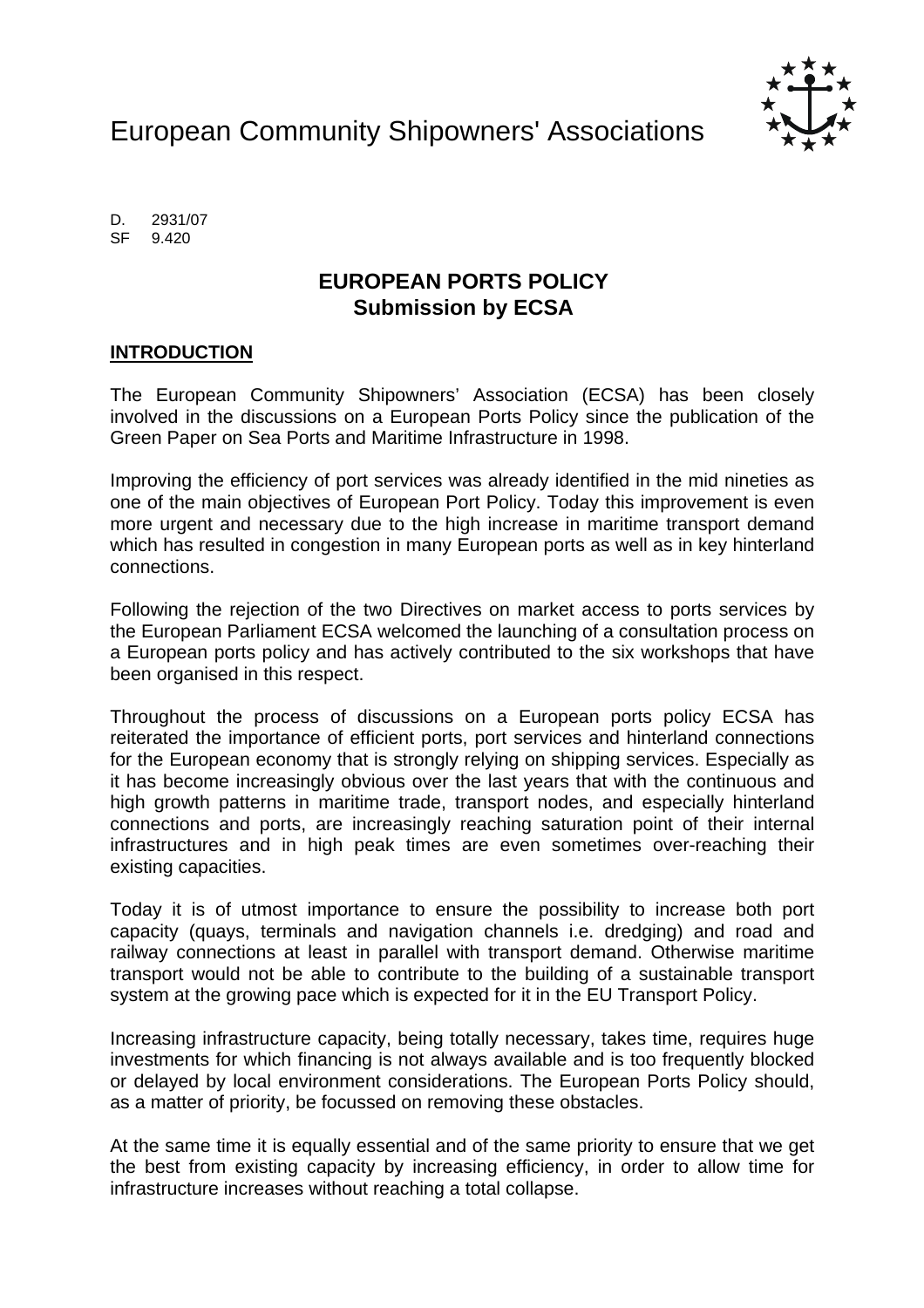ECSA believes therefore that the priority targets for a European Ports Policy should include:

- Facilitating the increase of port infrastructure and hinterland connections.
- Stimulating an enhanced efficiency of all port services.
- Clarifying the rules for intra and inter port competition.

In this context a modernisation of port services is an essential step to further improve the position of maritime transport in the supply chain and in particular for the promotion of short sea services. It will increase efficiency and contribute to the overall effort to make the EU economy more competitive as agreed in the Lisbon Declaration and reconfirmed continuously by the EU Institutions.

Taking into account the themes of the six workshops ECSA summarises hereunder its key points for a European Port Policy.

## **I. SUSTAINABLE DEVELOPMENT OF PORT CAPACITY AND ENVIRONMENTAL ISSUES, GENERAL TRANSPORT POLICY ISSUES, INTER-PORT COOPERATION**

Ports are essential nodal points in international transport chains. They must handle the bulk of international trade, which will continue to grow at fast rates. Ports, which serve an environment-friendly and low-cost mode of transport, are thus of highest significance for Europe, in terms of foreign trade and in terms of employment they generate.

Securing the necessary development of port capacity is one of the key priorities for ship-owners and needs to be taken fully into account when drawing up and implementing a (European) Ports Policy. Any review of port capacity and future port requirements needs to be made at local, national and EU level in conjunction with current and future requirements of hinterland connections to avoid bottlenecks developing.

As the International Chamber of Commerce, for example, notes, in many ports in Europe, containers and other shipments are piling high because of transportation bottlenecks. This means costly delays, missed berthing slots in subsequent ports, higher fuel costs to make up schedules, readjusted schedules, missed ports, missed feeder and train connections, changed documents and penalties.

Access roads and intermodal connections are insufficient to ensure the swift and efficient transportation of containers that have been unloaded in terminals. Inland waterway barges and feeder ships compete with ocean vessels for berths. Access roads of ports and highways are congested, as are the railways. Problems in one region affect the performance of ports, waypoints and carriers in all modes along the entire supply chain, all incurring and causing additional costs.

Delays have serious effects on just-in-time distribution systems, which seek to reduce inventory and distribution costs, and on lean production techniques, which seek to cut down on sources of waste in manufacturing. Delays result in huge costs for importers and a serious lack of predictability and reliability in supply chains.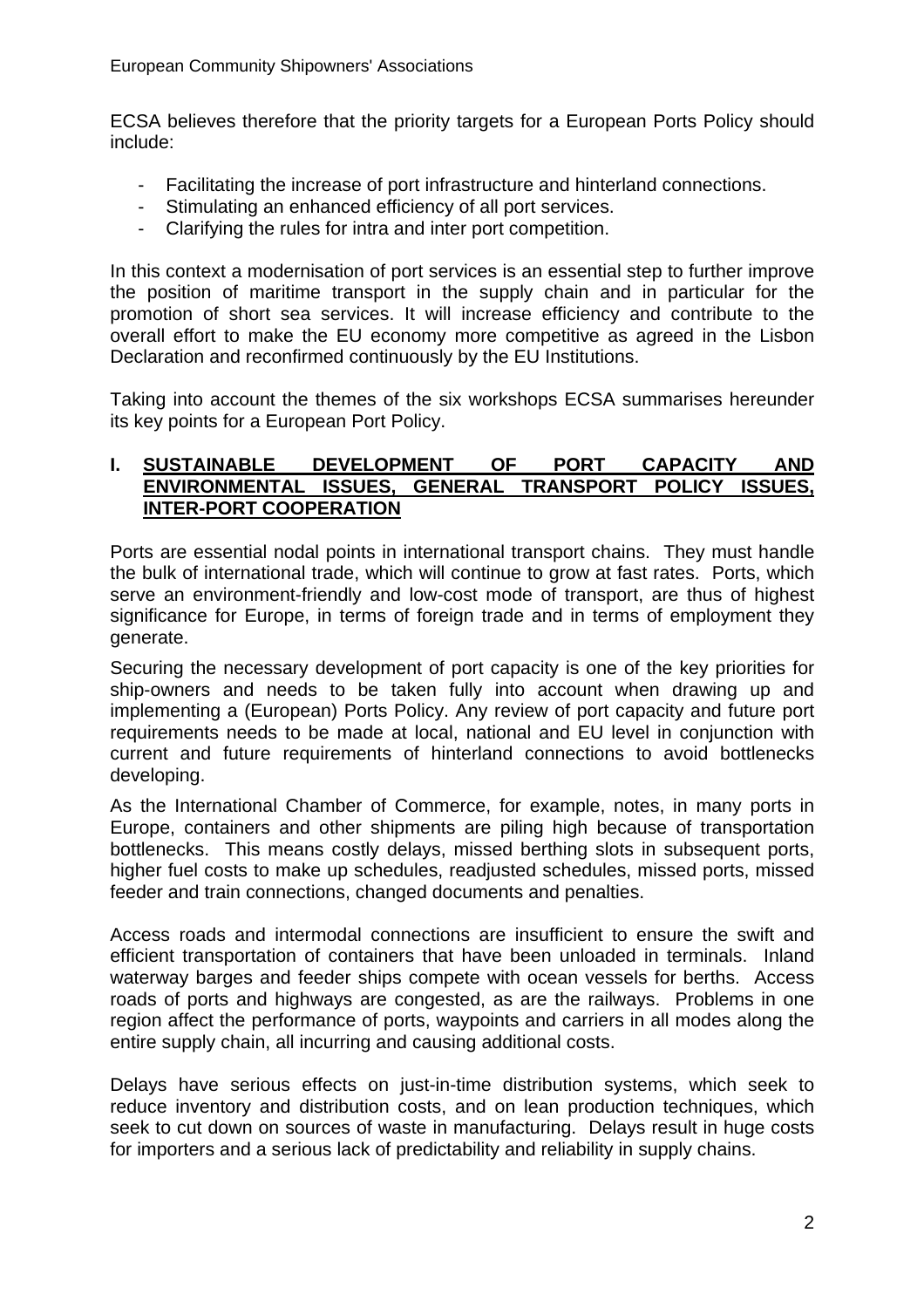Different projections indicate that maritime transport is to grow at higher rates. Studies on traffic forecasts such as the Traffic Forecast Analysis on the TEN-T, taking into consideration the external dimension of the Union (http://ec.europa.eu/dgs/energy\_transport/tenders/doc/2007/s58\_070773\_specifications\_en.pdf), are helpful and should receive more attention.

To accommodate such a growth and to remedy the present congestion, significant investments in ports and hinterland infrastructure are urgently required.

It is therefore evident that for the shipping industry expansion of ports and hinterland connections should be a priority item of the new European Ports Policy. Otherwise there will be not only economic but also negative environmental effects, as maritime transport would be unable to play the increasing role which is expected of it in the design of the European Transport Policy with the objective of getting a more efficient and sustainable European Transport system.

A right balance should therefore be found between environmental concerns for protecting certain local areas, the promotion of Short Sea Shipping and the economy in general.

Different interpretation of existing legislation e.g. Habitat and Birds Directives have created serious delays in the development of new terminals and created legal uncertainty on initiatives on port expansion.

In the MTCP (Maritime Transport Coordination Plan – Portus 2010) study made on request of the Commission a mixture of policy related useful recommendations have been made in this context such as:

- Better and more reasonable implementation of the existing legal framework (Habitat, Birds and Water Framework Directives) together with clear interpretation guidelines.
- Reinforced legal status of port development projects e.g. TEN-T status, projects cleared under state aids rules, national integrated coastal zone management, etc.
- Encourage high standards for environmental management e.g. sector driven initiatives such as ECOPORTS (ESPO).
- Amendments to ongoing legislative proposals e.g. air quality, waste Directive (dredging material). In this respect it should be noted and accepted that being key industrial areas ports are by implication subject to more emissions than other areas.

Adequate waste reception facilities should be available with easy access to facilitate and encourage usage; the study being made by EMSA should lead to an improvement of the present position and methods.

ECSA expects policy makers to be fully aware of the indispensable nature of ports and hinterland connections and encourage their expansion towards more efficiency and a sustainable supply chain system. This should also be taken into account in the ongoing discussions on spacial planning. This should not lead to centralised EU planning. The bottom up subsidiarity principle should apply in this respect.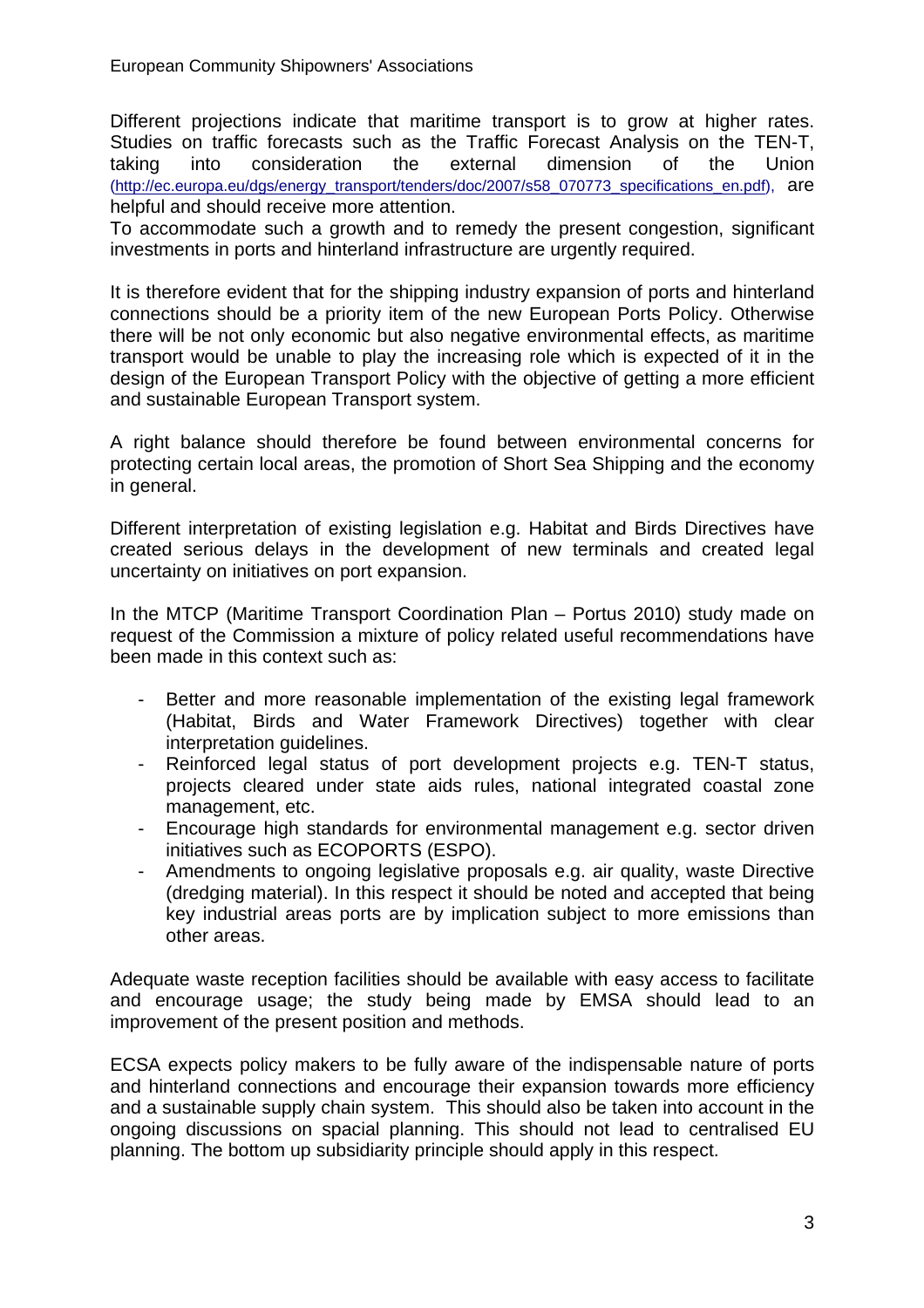## **II. PORT SERVICES (FAIR COMPETITION, CONCESSIONS, POSITION OF PORT AUTHORITIES)**

## **The Role and Status of Port Authorities**

As expressed by many during the Workshops there is a variety of port management systems in Europe. An overall European model for port authorities would be difficult to attain and would have little or no added value.

Whether port authorities are a public entity, a landlord, or a privatised business is not an issue. What is important is that port authorities can act in an autonomous way avoiding thereby superfluous bureaucracy. There should also be transparency on the role of port authorities. If port authorities would, next to their standard tasks offer other economic services, there should be transparency through separate accounts for these activities. It should also be left to Member States to decide on the scope of economic activities that public authorities can perform. The rules on free market access should also apply to these economic tasks.

#### **Tenders/Concessions**

In principle there should always be more than one service provider within a port to avoid monopolies occurring. If there is a limitation on service providers a normal system of tenders/concessions should apply. In most cases a kind of tendering/concession system already exists in most ports. As long as these are fair, transparent and relevant, an imposed harmonised detailed (bureaucratic) system on tendering does not seem necessary. Indeed tendering procedures should have a positive effect on the efficiency and costs on the port and the port users. The whole process of tendering should ensure that the only the most efficient service providers with highly competitive price structures are successful.

Where there is no limitation to the number of service providers, there is no need to limit in time authorizations and/or concessions or to introduce unnecessary bureaucracy. Where competition "in" the market is limited and concessions have to be imposed concession periods should be set in such a way that they attract investments and also encourage competition.

#### **Legal Instruments**

During the exchange of views at the Workshops the vast majority of stakeholders expressed the view that at this stage "soft law" would be preferred rather than a new Port Services Directive. ECSA shares this view and leaves it to the Commission to consider in which way a soft law approach can be established such as through an Interpretative Communication, Guidelines or some other form of guidance.

# **III. PORT FINANCING (STATE AID, TRANSPARENCY OF ACCOUNTS, FINANCIAL AUTHORITY OF PORTS, TARIFICATION)**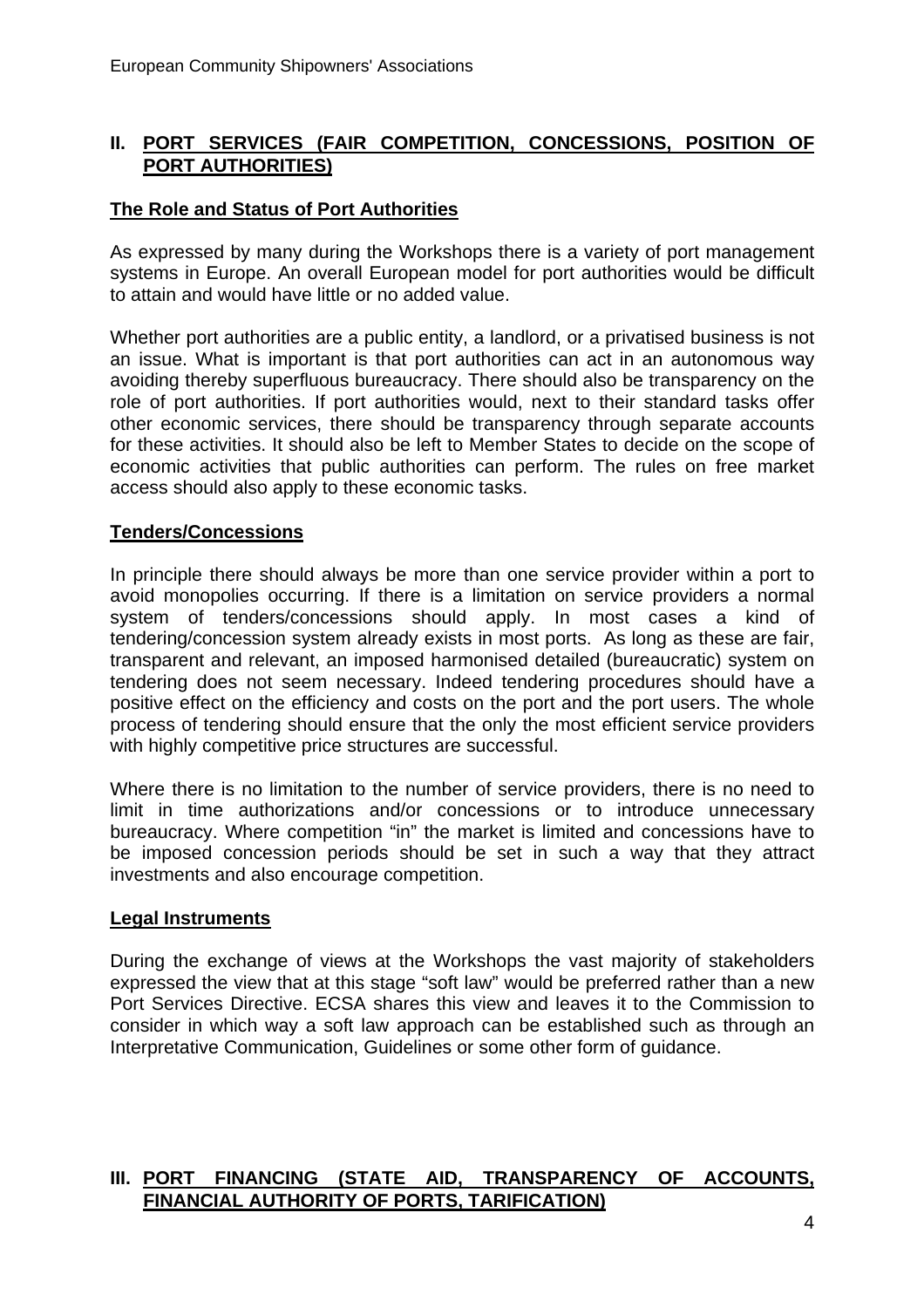## **State Aid**

With regards to State Aid and possible State Aid Guidelines, ECSA wishes to refer to the principles laid down in the Commission Vademecum of 2002 and subsequent Court decisions.

In this context we wish to stress that the four categories defined in the Commission Paper as prepared for the Hamburg Workshop are different from those mentioned in the Vademecum of 15.01.02.

In the Vademecum "locks" were put under category 1 notably "Port access and port defence infrastructures". It is therefore evident that locks should be moved to category 1 "Basic Infrastructure" in this paper as well.

Public funding for basic infrastructure, open to all, should not be considered as state aid. Basic infrastructure is clearly a public good and should be dealt with as such. It is often related to specific local and geographical circumstances. Infrastructure that allows sea and land access to a port area including maritime access and maritime protection works such as: dikes, breakwaters, locks, and other high water protection measures, navigable channels, including dredging and ice-breaking, navigation aids; and land access connections to general transport facilities and infrastructure for utilities necessary in the port area clearly belong to this category. Also investments made for general port security (like overall port fencing, general security services etc) should be dealt with in a similar manner.

Existing state aid principles include that state aid can be a problem if it is to the benefit of one specific party only. If all parties benefit from it the picture becomes different.

State aid guidelines should establish some principles to avoid distortion of competition between ports taking into account all relevant factors including the historic developments of ports where financing has been granted in the past and for ports that are still in a development status and still need financing. Possibly transitional periods should be established.

#### *Financial Autonomy/Transparency*

As expressed under the previous item ECSA feels that there is no need for a common European model for port management. Port Authorities should be in a position to manage their port on an autonomous basis.

In this context transparency on financial relations is necessary. This is particularly so if the port authority would have public functions and commercial activities at the same time. Transparency is required irrespective of the legal status of the port.

#### **Port Tariffs**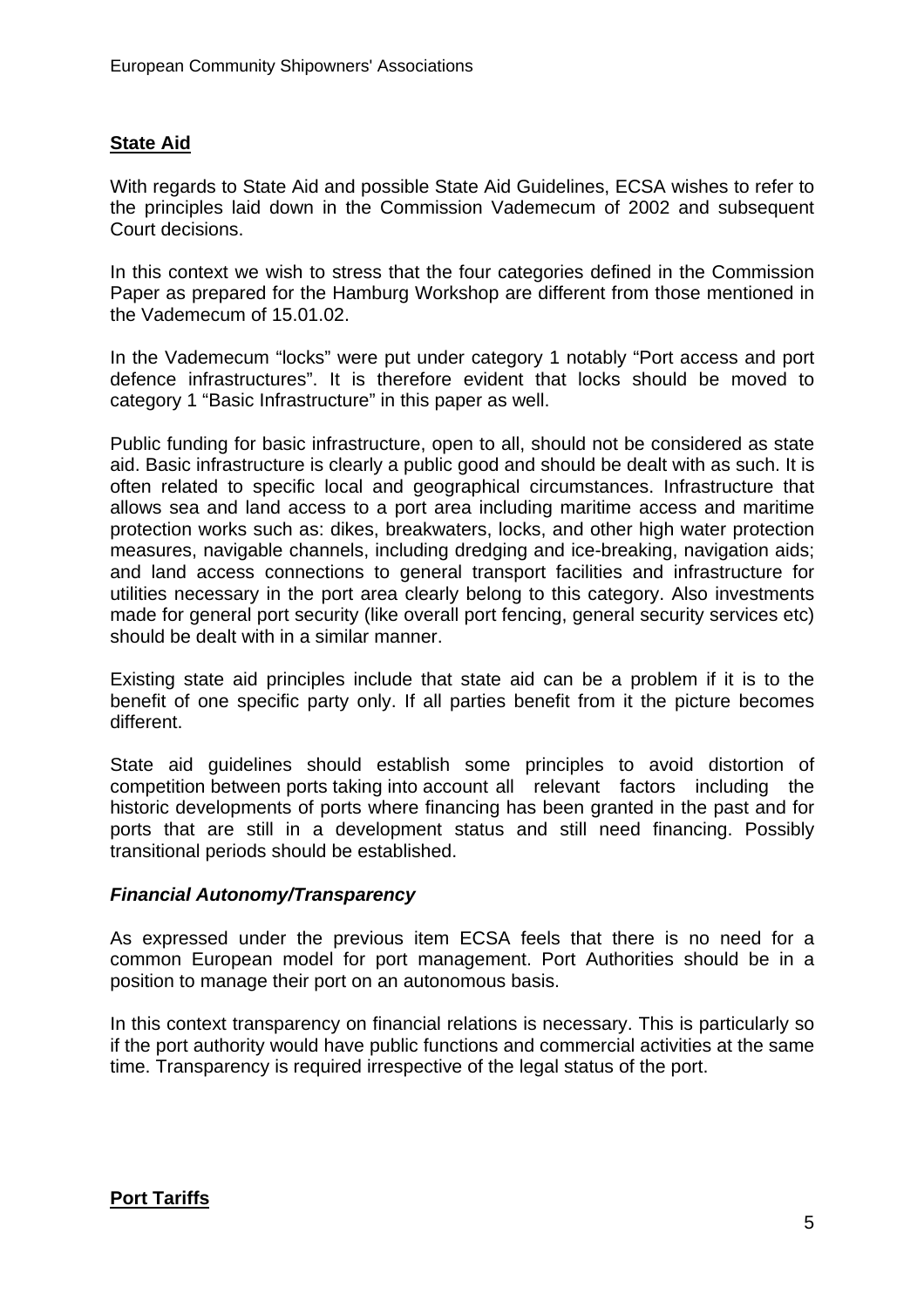Port tariffs should be transparent, relevant and freely negotiable. Shipowners should be charged only for those services that they actually use, the charge for a service should be based on the cost of providing it, and a port should be capable of demonstrating that this is so. Market forces should achieve this, given a competitive environment – and the setting of tariffs should therefore be treated as a commercial issue and left to individual ports.

An overall EU structure of port tariffs would be unworkable and create an unnecessary bureaucracy. State aid guidelines coupled to transparency would make an EU framework on tariffs superfluous. Problems with tariffs based on GT for ships built with high sides (ferries/roros) should be solved on a commercial basis by promoting best practice.

## **IV. HINTERLAND CONNECTIONS, LOGISTICS AND ADMINSTRATIVE SERVICES**

As mentioned under item I there is an urgent need for investing in and improving on hinterland connections. Maritime transport is a key player in the supply chain offering multimodal services on a co-modality basis. Ports are an essential nodal point in the supply chain and should consequently have sufficient and efficient hinterland connections using all transport modes. The Trans European Transport Networks (TEN-T) should give a priority to hinterland connections to/from ports.

The liberalisation of cargo rail services that has been launched in the recent years should be further enhanced. The Naides action programme for inland waterway transport should be implemented. The necessary work on infrastructure improvements should be speeded up.

The development of logistic chains should be left to the market. Bureaucratic measures such as quality labelling by authorities will have the opposite effect of what is expected from it. The role of the authorities is to create the right framework in which logistics can develop. The bottleneck exercise launched by the Commission can be helpful in this respect if pursued vigorously.

Improvements can certainly be made on reducing administrative burdens that exist today. Particularly customs procedures for transport of intra-EU goods by short sea shipping should be reduced to the same level as for transport overland.

# **V. LABOUR ISSUES, CARGO HANDLING, TECHNICAL-NAUTICAL SERVICES**

# **Labour Issues**

Labour issues have rightly or wrongly been the most sensitive issue in the previous discussions on a European Ports policy.

Proper qualification of all involved in port services is without doubt a must. However, the qualification criteria should be relevant. At the same time the four Freedoms of the Treaty are also applicable on port services. In this context the principle that service providers in ports have full freedom to engage qualified personnel of their own choice without imposed conditions except relevant conditions on qualification,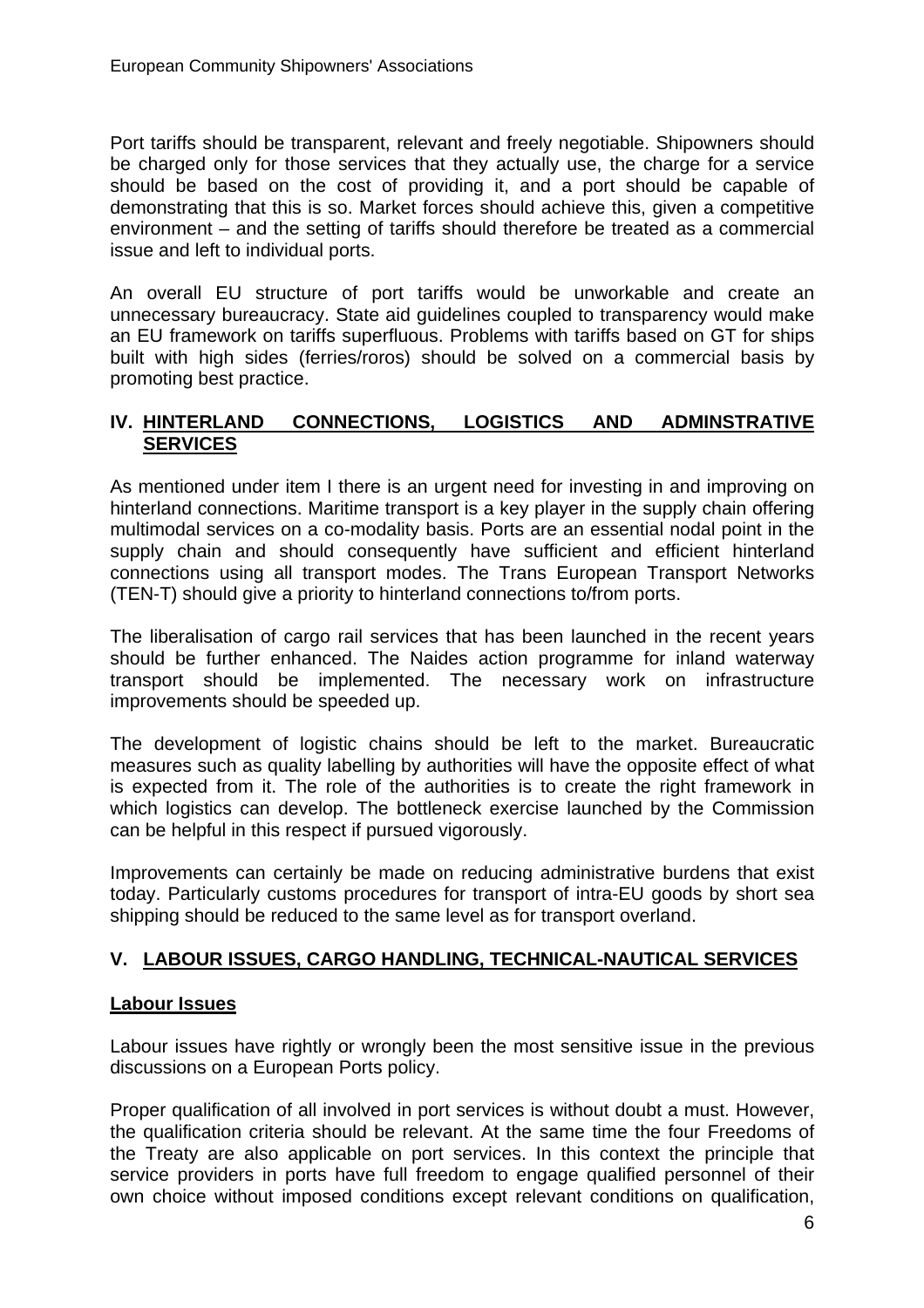safety, and national social legislation in line with the Treaty, should be fully respected. Existing arrangements that have been questioned should be assessed against existing EU legislation.

Qualification criteria can be left to the relevant National Authorities, however, a dialogue between providers and users should ensure that the criteria are relevant and transparent.

## *Social Dialogue*

From the discussions in the six Workshops, ECSA understands that a social dialogue will be established for port services. This is a normal evolution as we have had a social dialogue with European seafarers for a long time. However, ECSA wishes to stress that if port policy issues, as presently on the agenda , are discussed the users of ports and port services should de facto always be directly involved.

## **Cargo handling**

It is evident that cargo handling should be subject to normal market conditions and competition. This of course relates also to item II on tenders and concessions as well as to labour conditions as mentioned above. Service availability is another issue and should also be available 24/7/365 days where appropriate. However within this remit there should be enough flexibility that vessels' actual working schedules (commence and completion times) are taken fully into account to ensure that payment is only made for actual services rendered and effective working time incurred.

# **Towage**

Towage is in general a service where market principles are applied and limitations on the number of operators should be avoided wherever possible. Nevertheless, where a limitation of numbers of operators is justified, it should be reiterated that there should be open access for competitors and that reasonable tender/concession periods should be applied in case of limitation to one operator, which should in principle not happen.

Safety arguments should not be abused to impose mandatory services. Any towage guidelines developed by the relevant authority must be clearly derived from the port's safety management system and objective contestable safety risk assessments.

The necessity to take tugs and the number of required tugs should remain at the discretion of the Master / pilot relationship and consideration given to the vessel's design, equipment and technology (including propulsion, steering and bow/stern thruster propulsion systems). Towage should not be arbitrarily imposed. As for other commercial services towage rates should be relevant, reasonable and negotiable.

#### **Mooring**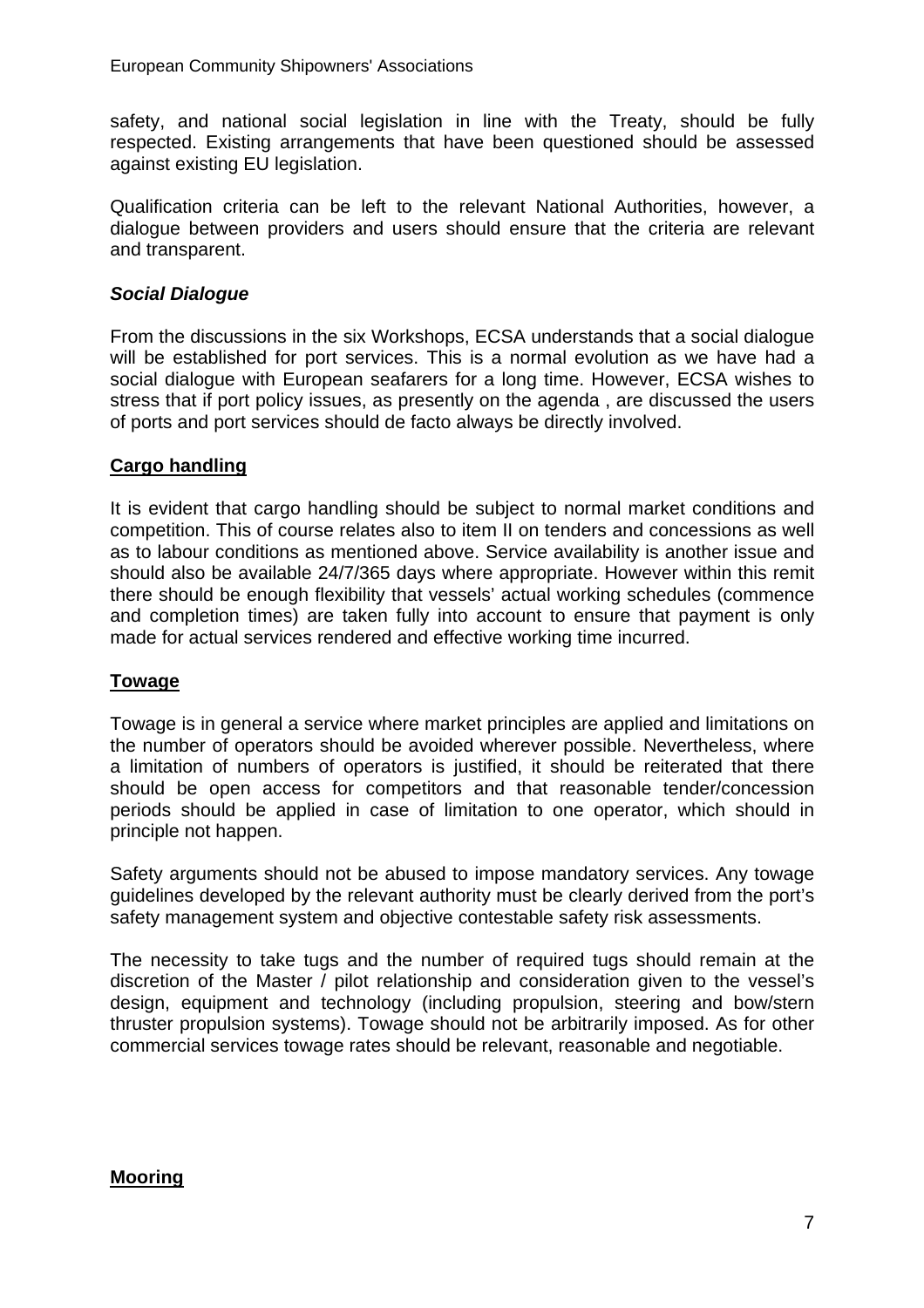In principle, limitations to the number of operators should not exist. However, where there is such limitation, there should, as for towage, be free access and reasonable tender/concession periods, which should be both frequent and transparent. As for other commercial services mooring rates should be relevant, reasonable and negotiable and for mooring services to be used on a case-by-case basis and not imposed. Vessels' on-board technology should also be taken into account when considering mooring services.

#### **Pilotage**

The shipping industry strongly advocates that all port services, including pilotage should be part of a European Ports Policy aiming at modernisation and more efficiency.

It is accepted that safety requirements play an essential and fundamental role in the work provided by pilotage services. The safety argument should not unduly justify monopolies. Shipowners believe that safety is best served by efficient pilotage services. In this respect it is important that a proper risk assessment, involving all relevant stakeholders, takes place when determining the use and the tasks of pilotage services. Practices of imposing services without an accepted risk assessment process should be stopped.

More efficiency in pilotage services will improve safety as well in ports as in waterways giving access to ports and enhance the use of pilotage services.

Clarity should be created on the position of pilotage in the new European Port Policy. Hence the following suggestions:

# *Safety Control Authority*

Member States should designate an existing or new Safety Control Authority (independent from service providers) to monitor and control the service provider(s) and ensure that safety remains paramount at all times. This authority should be empowered by the respective government with a mandate to include the responsibility to ensure the highest standards required for the safe operation of ships in its waters.

The safety risk assessment should be developed in joint discussions between the Port Authorities, Pilots and port users.

This authority should be able to handle formal complaints and appeals on an independent basis. It should have the authority to set common standards whilst taking into account cost effectiveness, to monitor the performance, control tenders and undertake the licensing of the service provider and establish standards for granting Pilot Exemption Certificates (PECs).

Pilotage infrastructures such as transfer areas for pilots' transfers should be made accessible to all providers of pilotage services. This could be achieved by privatising these particular areas independently from all pilotage service providers.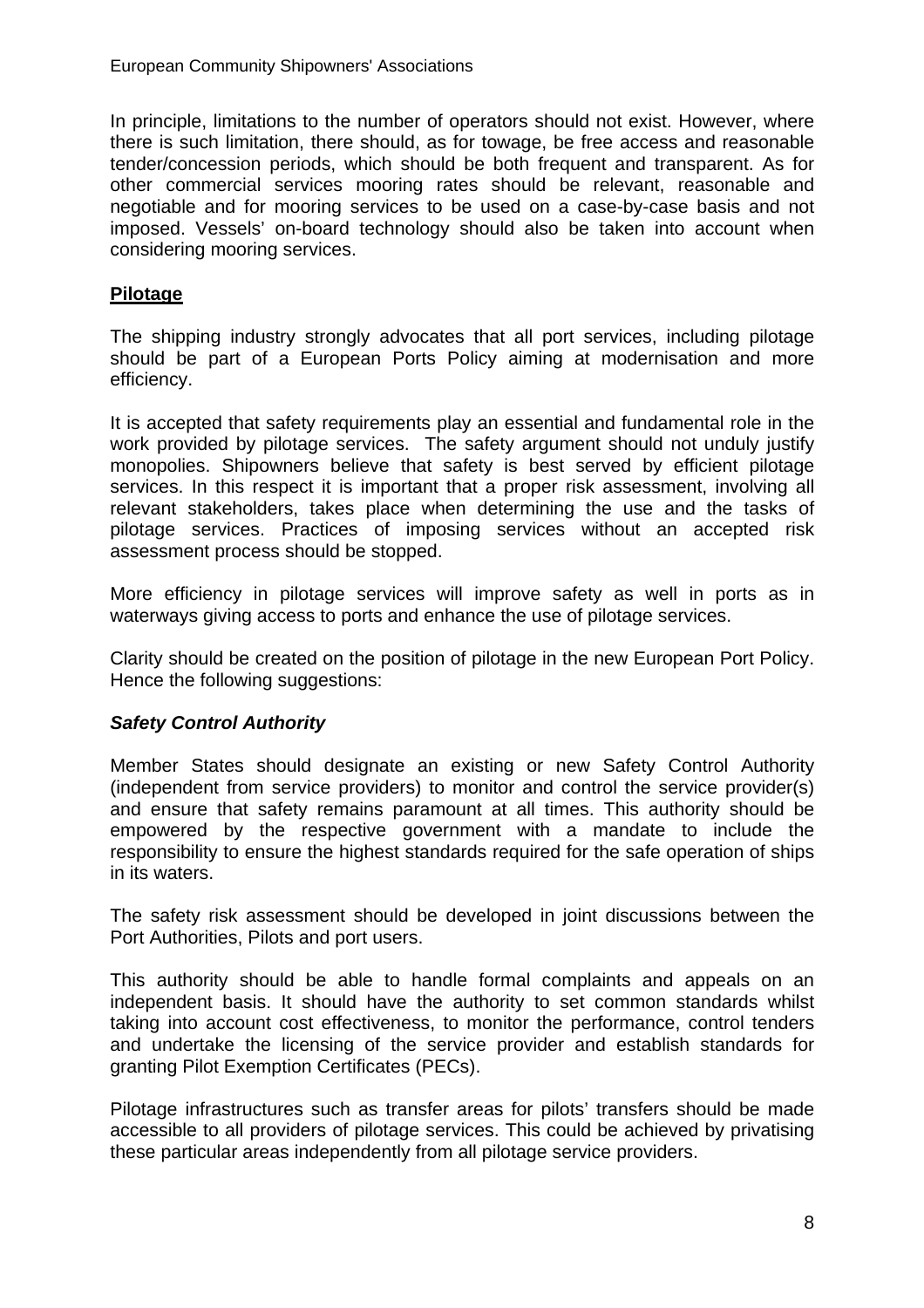Tenders should take into account the safety and service standards set by the Safety Control Authority and should be composed in such a way that cherry picking to the detriment of overall services provided is avoided.

# *PECs*

The possibility to obtain Pilotage Exemption Certificates (PECs), on the basis of objective and transparent criteria, should be enhanced and the process should be relevant and appropriate. English should be accepted as a valid language for PEC exams. Cumbersome procedures refusing personal certificates for the same type of vessels and service should be abolished.

The basic premise of pilotage is that the pilot "advises" the master of the vessel on the basis of his specific knowledge of the relevant area. However the master retains total command of the vessel at all times and can question or reject the pilot's advice at any time. PECs are gained through proven experience and relevant examinations. The PEC establishes that the PEC holder has sufficient local knowledge and experience and also demonstrates that the PEC holder can substitute the local pilot whilst ensuring that the vessel can safely proceed into and out of the area.

At the moment every Member State has their own procedures and criteria for granting PECs. ECSA believes that as a first step the Commission services should conduct a thorough review of these procedures and criteria to identify best practice. It should include but not be limited to the general recognition of the use of the English language for exempted vessels' masters.

# *Qualification*

It requires a re-think on whether the requirement for a Captain's license should be a pre-requisite for becoming a pilot. The central role of the pilot is to offer his knowledge of the local conditions in entering and departing the port coupled with his ability in handling / manoeuvring vessels in the port area. As long as candidates are well trained and examined then the Captain's license is secondary to these main and fundamental requirements.

#### *Public Service Status*

As mentioned above the central function of a pilot is to advise the master of the vessel on the basis of his specific local knowledge of the relevant area. However the master retains total command of the vessel. This is not a public service activity.

If the pilots would be entrusted with public service tasks (e.g. assisting in Port State Control activities) this is to be considered as public good for which the costs should not fall on the shipowner.

#### *Pilotage from ashore*

The recent years' technology on pilotage from ashore has developed at a high pace. If vessels can be brought into port or depart using land-side vessel guidance in bad weather conditions then why this method can not be applied in good weather conditions is unclear. It seems contradictory that vessels only need pilotage on board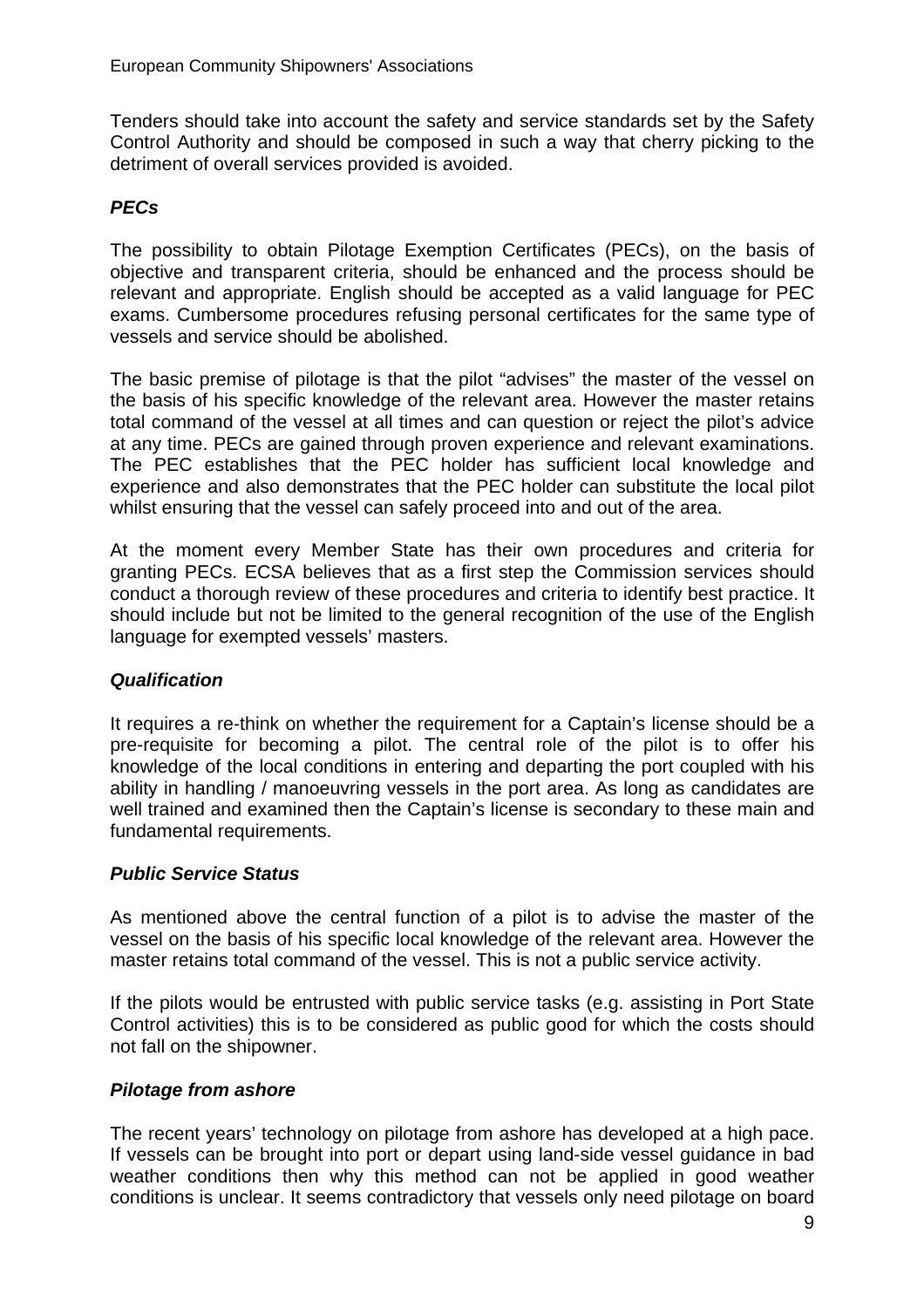when the going is smooth. This is especially so when considering that innovations such as electronic charts, much improved GPS systems and reliable VHF connections are available today and increasingly becoming the bridge equipment norm.

This scenario of shore side vessel assistance could be a way forward when considering the expected shortage of serving captains and senior officers over the next few years. This should be subject to further research and assessment.

# **VI. COMPETITION FROM NON EU PORTS, IMAGE OF PORTS**

Problems referred to at the Tallinn Workshop in respect of ports located in the border regions of the EU should be further analysed.

To maintain and further enhance their competitive position European ports should constantly improve their efficiency, adapt to changing circumstances and look for innovation in port services. In this regard the use of EU funds to finance non-EU ports should be used with discretion and avoid distorting the competitive and efficient edge of EU ports in the same region. The suggestions made in the previous chapters may be helpful in this respect.

The image of ports suffers from the same problems as maritime transport itself. The indispensable nature of shipping and other maritime services including port services for their daily lives is not sufficiently known with the general public.

Moreover many port activities have been shifted from city centres to an area outside, which worsens the awareness of the modern activities of this sector.

As suggested in the Green Paper on a Future Maritime Policy there is a bare necessity to do something to improve the image of shipping and port services. A first step could be to establish appropriate data on the direct added value followed by promotion campaigns.

# **VII. CONCLUSION**

ECSA appreciates the Commission's initiative in launching a consultation on an overall European Ports Policy. This is an essential element of a European transport policy especially taking into account that 90 % of European trade is transported by sea.

A continuous improvement towards more efficient services is a key element for the maritime services Europe relies on.

Often the discussion on whether ports and port services are efficient enough is too much dealt with in isolation looking solely at port services or at a maritime port-to-port leg. This is a wrong and unrealistic starting point. Reality is a supply chain approach where maritime services are an element in an overall service package. In such a supply chain approach each and every element or link in the chain plays a key role. The most efficient and cost effective transport mode will be chosen. Evidently handover points play a fundamental role in the end result.